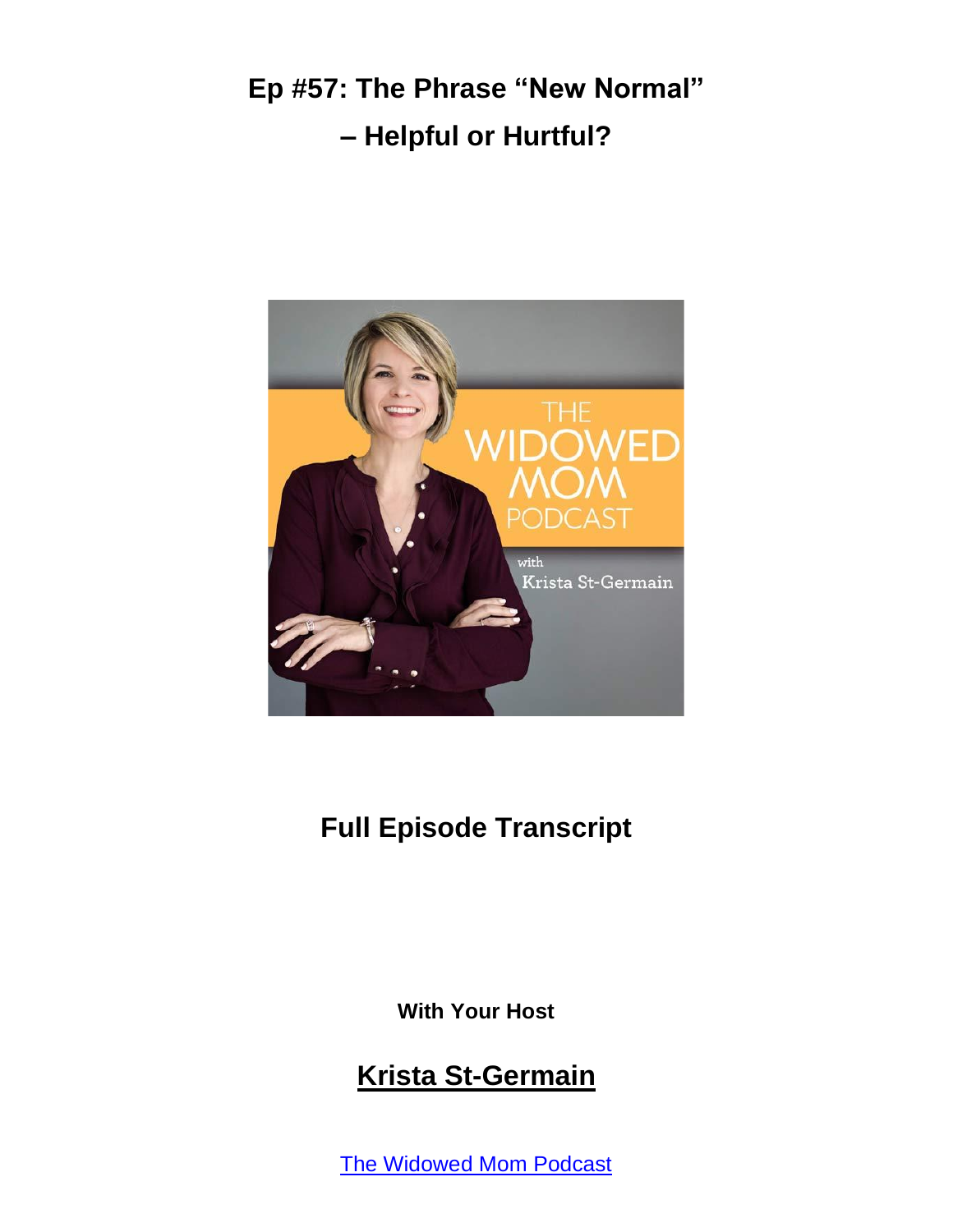Welcome to *The Widowed Mom Podcast*, episode 57, The Phrase "New Normal" – Helpful or Hurtful?

Welcome the *The Widowed Mom Podcast*, the only podcast that offers a proven process to help you work through your grief, to grow, evolve, and create a future you can truly look forward to. Here's your host, Master Certified Life Coach, grief expert, widow, and mom, Krista St-Germain.

Hey there. Welcome to another episode of the podcast. If this is the first time you've listened, welcome. I hope you find this podcast to be really useful, no matter where you are in your journey.

And a little bit about what's been going on in my world lately – of course, I record these podcasts usually a little bit ahead of time, just because I like to plan in advance like that, it feels a little more comfortable to me to not have to worry about it at the last minute. But, in my world, it just feels like it's been nuts lately. With everything going on in the world, it's just been nuts.

So, in my own personal work and self-coaching, I've been taking a good hard look at what it means to be anti-racism and kind of challenging my own unintentional thinking about the subject. I think I've been going along in my life kind of thinking I was perhaps more aware of what was going on in my brain than maybe I was.

And as with any subject, racism, anti-racism, money, you name it, it doesn't really matter the subject that we're talking about, I just think it's a good reminder that all of us have unintentional thought patterns, unintentional belief systems that we've picked up just by being humans on the planet and just by living in the culture that we live in.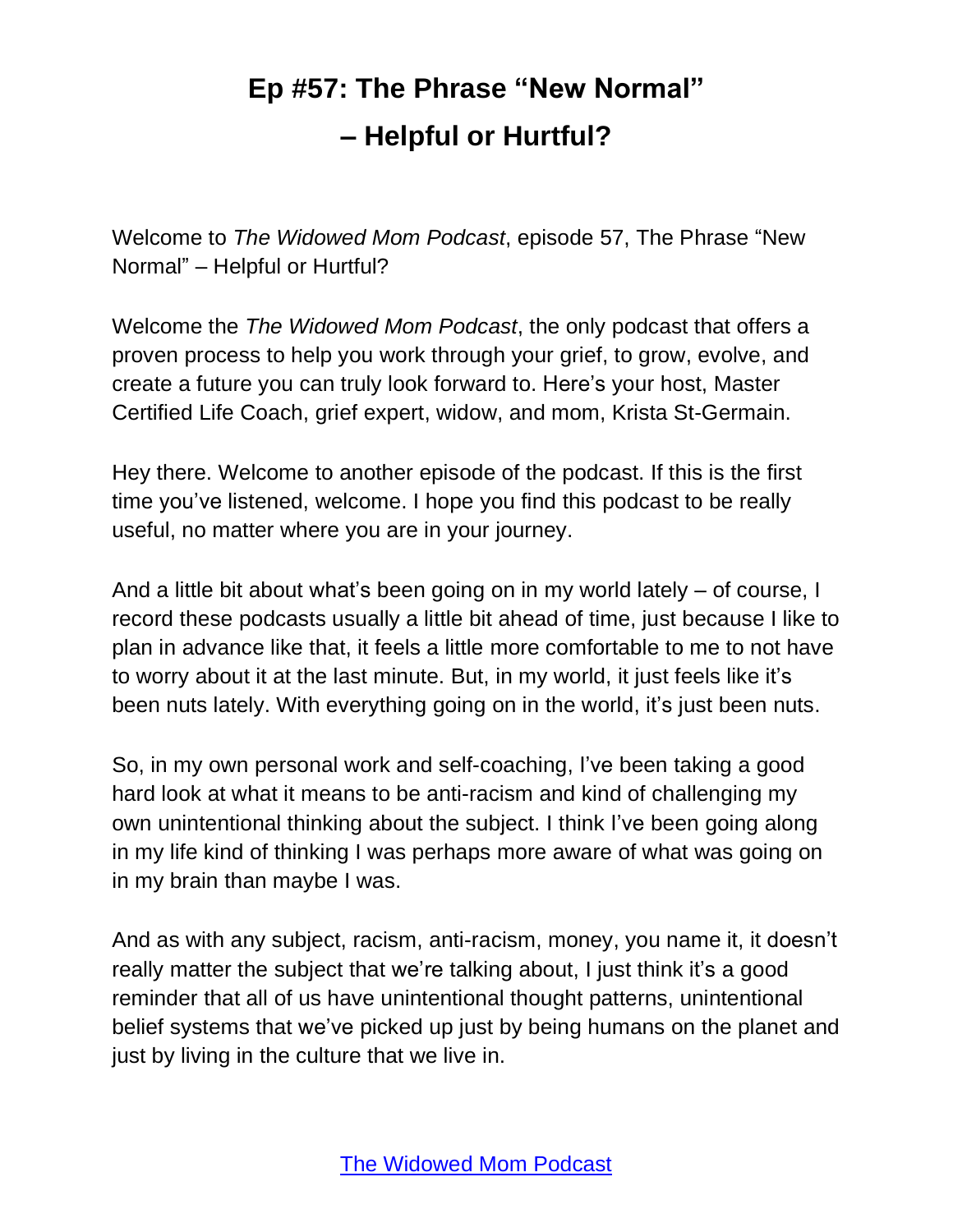There's nothing to be ashamed about for having picked up some of those thoughts and belief systems. It doesn't mean that because thoughts appear in our brain or because our brain has neural pathways toward a particular belief, it doesn't mean that we are those thoughts or that we are that belief. It doesn't mean that, if that belief is there, that we can't change it if we find that we no longer want it. And it doesn't mean that we did anything wrong because that thought or belief showed up in our brain.

And as long as we think that we've done something wrong, because we think in a particular way, then we're naturally going to want to avoid doing the work required to change our thinking. We're naturally going to avoid it. Our brain is designed to seek pleasure, avoid pain, and be efficient.

So, I'm noticing that same kind of gut reaction, initial response from my brain. Which is like, "Oof, this is a little uncomfortable, to look at some of these thoughts." And so, I just keep reminding myself, "Listen, it's okay that these thoughts are there. I'm not my thoughts."

You are not your thoughts. We are the watcher of our thoughts. We're the ones that gets to think about our thoughts. And just because we have thoughts in our brain, it doesn't mean anything about us. And if we decide that it does, then we don't have any ability to change those thoughts.

So, I encourage you to just decide that whatever showed up in your brain from who knows where, it says nothing about you. And when you decide to believe that and you just see that, "Oh, this is just the software that my computer has been running. But if I don't like the software, I can change it."

Then you can start to do the work in whatever area of like you're wanting to do it in, whether it's about you and your thought about yourself and what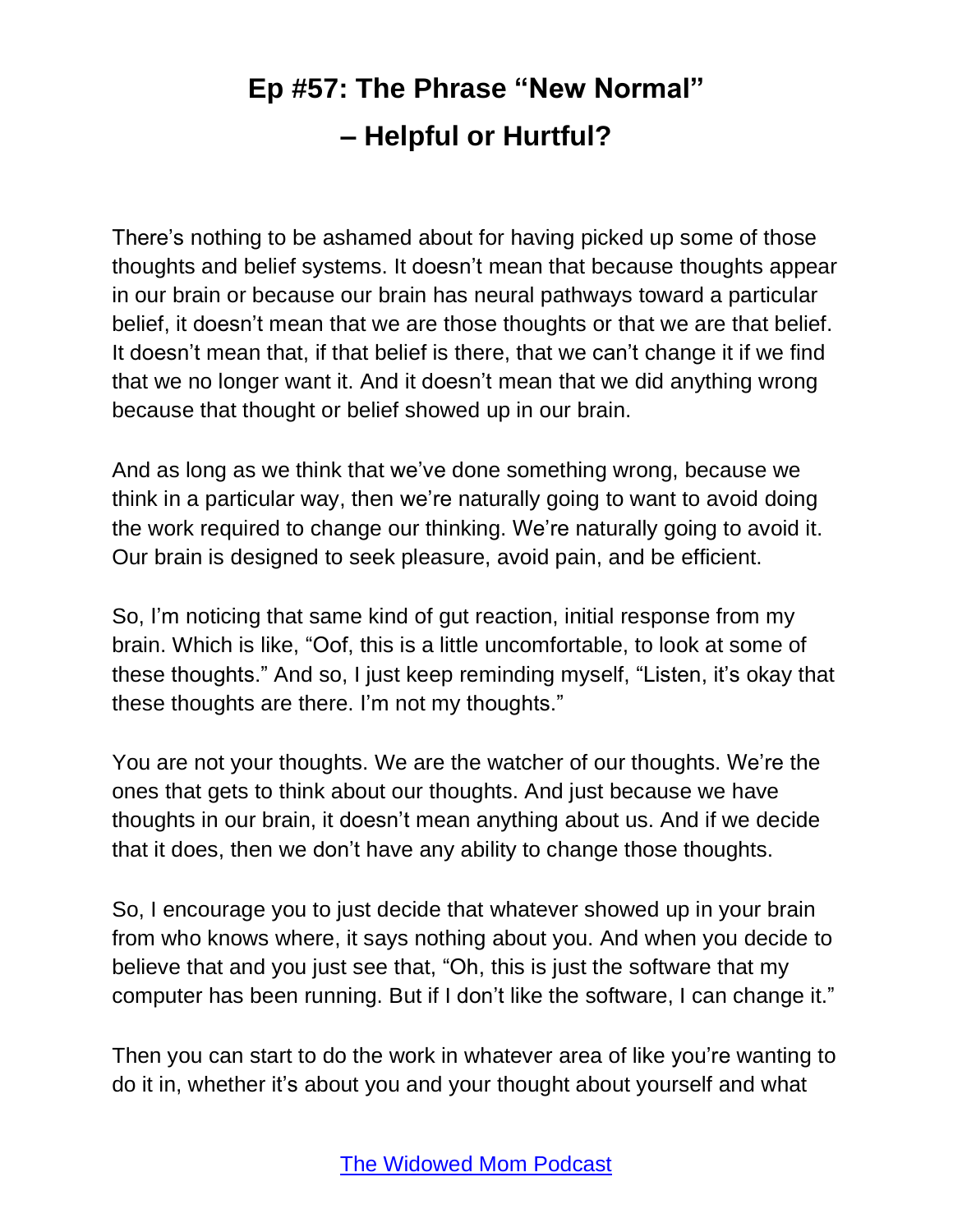you're capable of or it's thoughts about other people or it's thoughts about money or thoughts about your weight or thoughts about some habit you want to change or thoughts about your career or thoughts about you as a parent, you know, as a widowed mom or thoughts about you entering into another relationship.

It doesn't matter. We just want to have an open mind and an open heart. Thoughts appear in our brain. Some of them serve us. Some of them don't. This is the magic of coaching. This is why I'm so into what I do, right, to help people see that whatever's in there, we can change it. We don't have to keep it just because it showed up.

So, I've been doing a lot of thought work on myself, just trying to be more aware, trying to educate myself, showing myself some grace and compassion and really being willing to look at what's happening in my brain and maybe some things are there that I didn't really think were there and really don't want to keep. And I'm going to do that work.

And that's part of my continuous growth and part of why I believe I'm on the planet; to keep growing and keep evolving into that next best more intentional, more conscious, more aware version of myself. So, that's that. Also, I'm so happy, I finished my master coach certification.

You might have heard me, in episode 51, on how to overcome perfectionism with failure. That was part of my master coach certification project and I finished. Yea verily, I am a master coach. And I take that quite seriously. I take what I do quite seriously and I'm so very proud to have that designation and to have worked through all the work that it took for me to get it.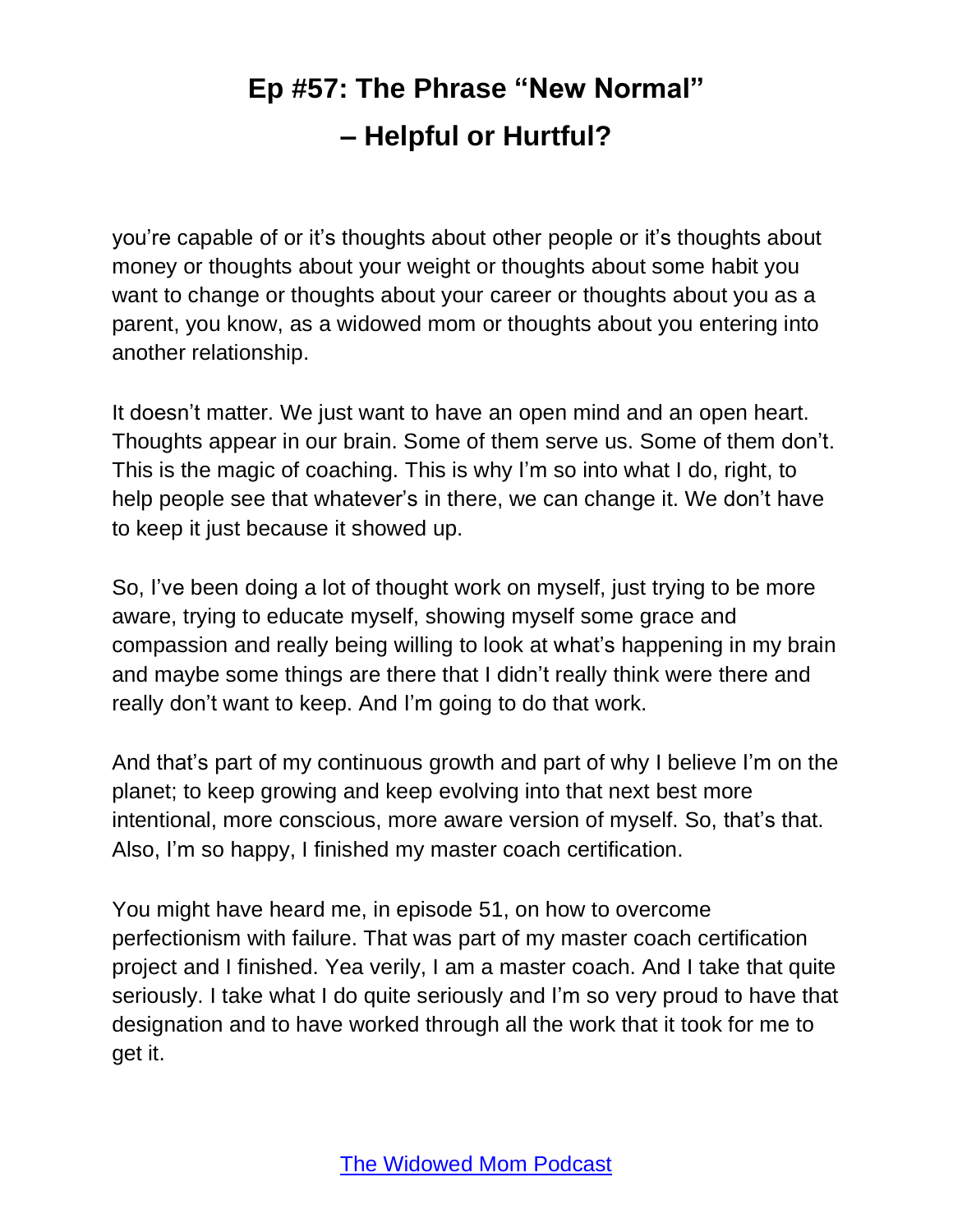And a lot of that, to be honest, is self-work. Because if you can't coach yourself, then it really limits what you're able to do for other people. So, not only have I up-leveled the coaching that I'm able to provide widowed moms, but I've really up-leveled my own self-coaching practice, which makes me more effective as a coach for others. And it also just makes me a more intentional version of myself, which is what I want. It's the magic of coaching.

Okay, so let's jump into today's subject. This phrase – I'm hearing it a whole lot lately. But for once, I'm not hearing it as it relates to grief as much. I'm hearing it as it related to COVID-19 and the pandemic, "New Normal."

And I'll be honest with you. This phrase for me is, more often than not, like fingernails on a chalkboard. I hear it and it's like, "Make it stop." So, I wanted to do an episode where we talk about it because I do think it can be helpful, and it can be hurtful. And I want to talk about the difference and I want to give you some things to consider so that you have some insight into how you're using it in your life. Is it helping you? Is it hurting you?

So, I'm hearing it as it relates to COVID, because people are talking about what is our new normal and can we get used to our new normal and this is the new normal… we're throwing that phrase around a lot of different ways. But I really want to talk about it in the context of grief, in the context of you, as a woman who has lost her partner.

So, new normal can work for us. It can be helpful. It can also be hurtful. It can limit us. It can hold us back. So, the first thing I want you to ask yourself is, when you hear the phrase "New Normal," how do you feel? Thinking specifically about it as it relates to you as a widowed mom to the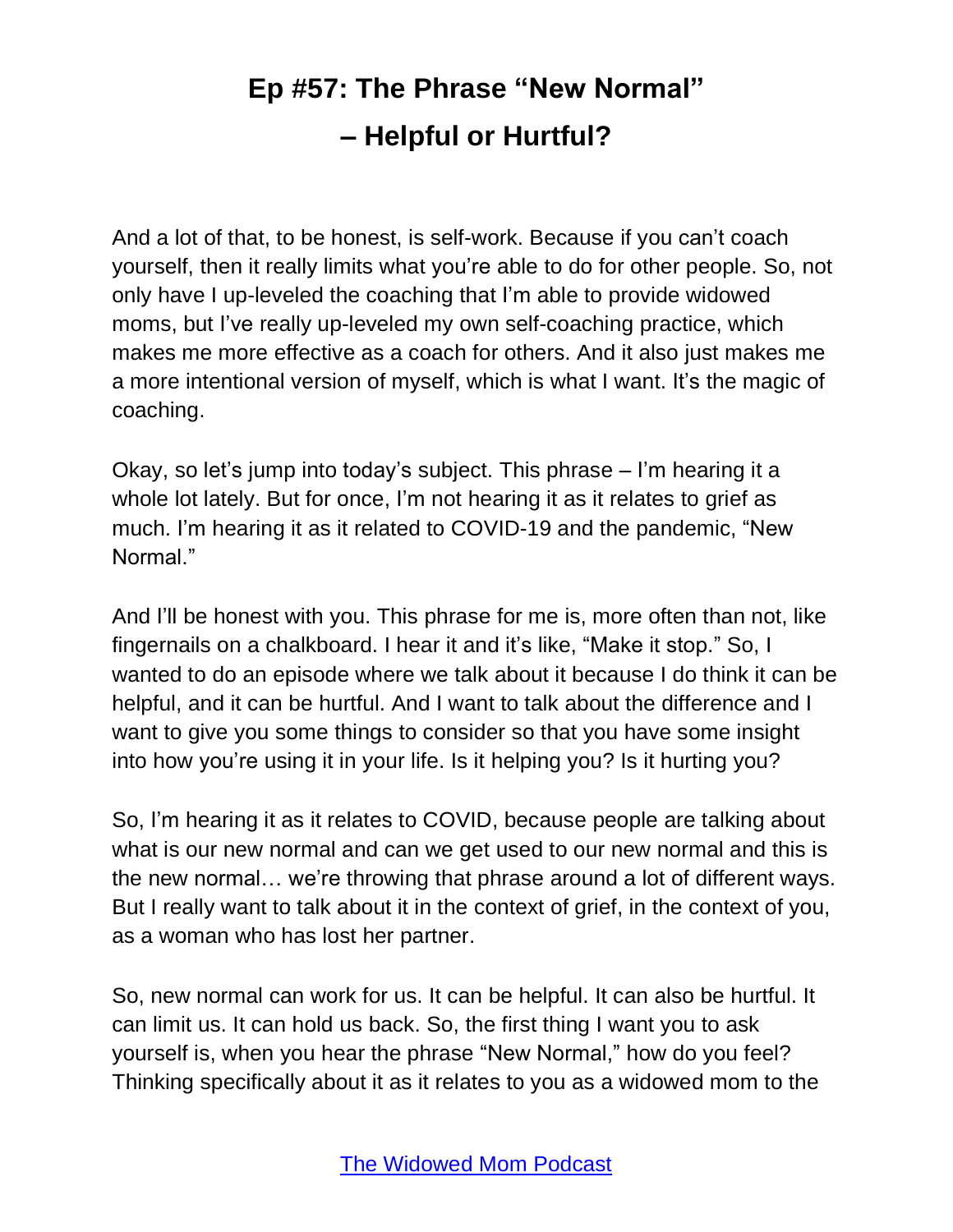fact that you have lost your partner, your spouse. When you hear that phrase, how does it feel in your body?

Because remember that thoughts cause feelings. But some thoughts that you might think could be the same thoughts that I might think. And we might have completely different emotions when we think those thoughts. So, this work is very individualized.

So, what's the emotion. What's the one word that you feel – and you might have more than one – but what does it feel like in your body when you think about a new normal? This is how you will know if it's helping you or hurting you.

And the reason we know this is because thoughts cause feelings. So, if you think the thought new normal, or some sentence that comes to mind about a new normal and you feel, let's say, hopeful, optimistic, encouraged, inspired, motivated, determined, peaceful, accepting, then it's probably useful to you.

How we feel, as humans, determines how we behave. And those emotions, if you are acting from them, will probably create results that you want in your life. Those actions that you would take from any one of those feelings would probably align you with a result that you desire in life.

If, however, when you think about a new normal you feel something else in your body, you feel hopeless or defeated, resigned, sad, disappointed, that definition, that, whatever the subtext is of new normal for you, "I just have to get used to my new normal…" can you feel the difference?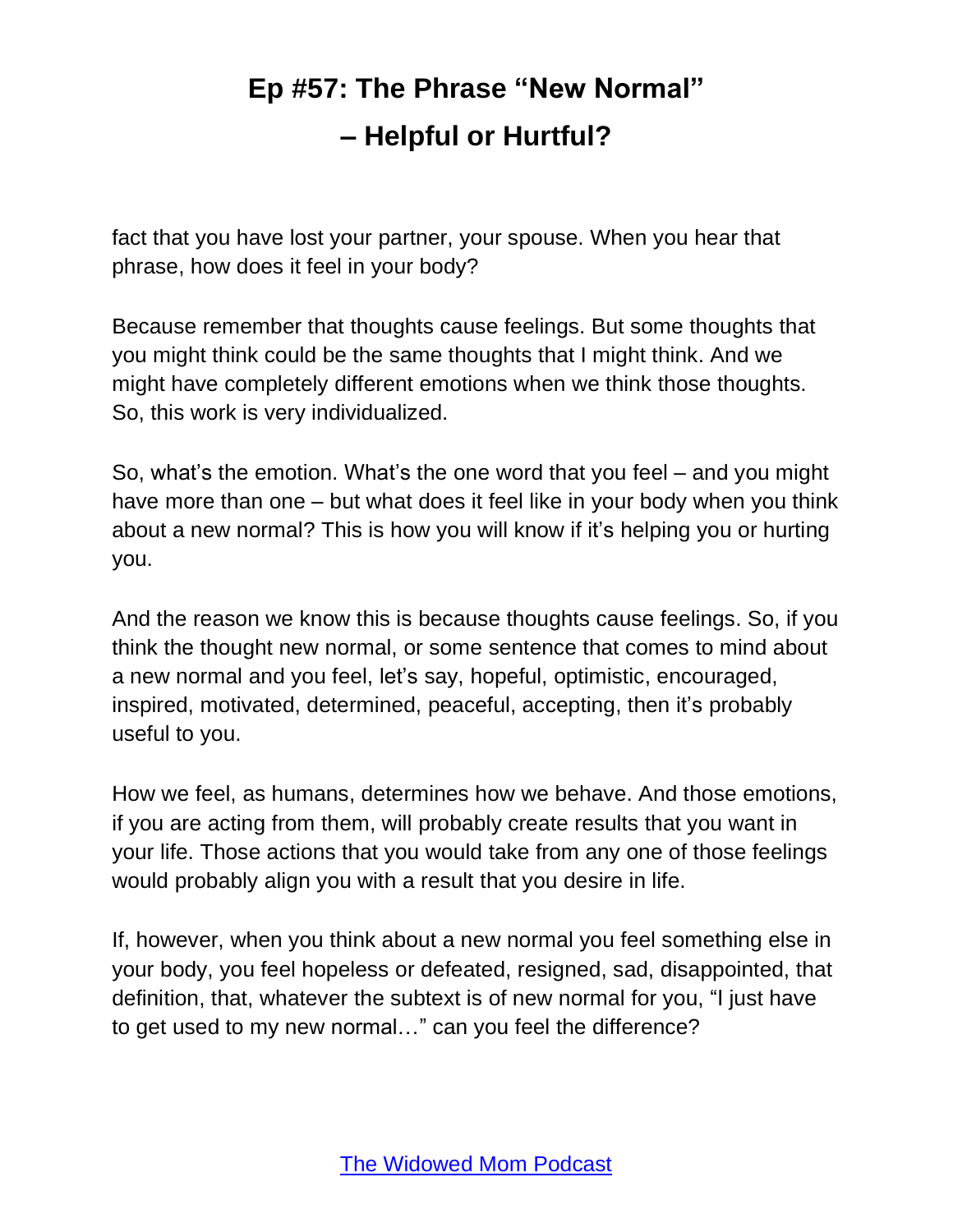So, if the line of thinking about new normal is that now life has to be less than, now life has to be something we settle for, now, since what we were dreaming about is no longer possible, we have to stop dreaming or settle for something less than what we want, that somehow we're now at the effect of what has happened to us. It's that use of new normal that hurts us, that holds us back, that doesn't serve us, that disempowers us.

And that's when it's like fingernails on a chalkboard for me. I can't even stand it. I know how it happens. It makes sense, right? And when we think about new normal in a useful way, of course, it can help us. We aren't ever going to go back to the way life was before. That's to the way life is ever lived. It's always lived forward. We never return to what was because we live life going forward.

It doesn't matter if there was some sort of loss or not. We're always moving forward. So, yes, it won't go back to the way it was because it isn't the way it was. Unless somehow you have figured out time travel – and if that's the case, I wish you would tell me about it. But we haven't. I joke, but we live forwards.

So, we don't go back to the old normal, and we can create the normal feeling again because initially, everything feels so awkward, so foreign, so unknown, so not normal. And that's normal.

It's normal that it doesn't feel normal. It's common that it doesn't feel common. And eventually, whatever changes happen to us in life, they always feel unusual, abnormal, uncomfortable in the beginning until we've practiced them for a while, and then we start feeling normal again.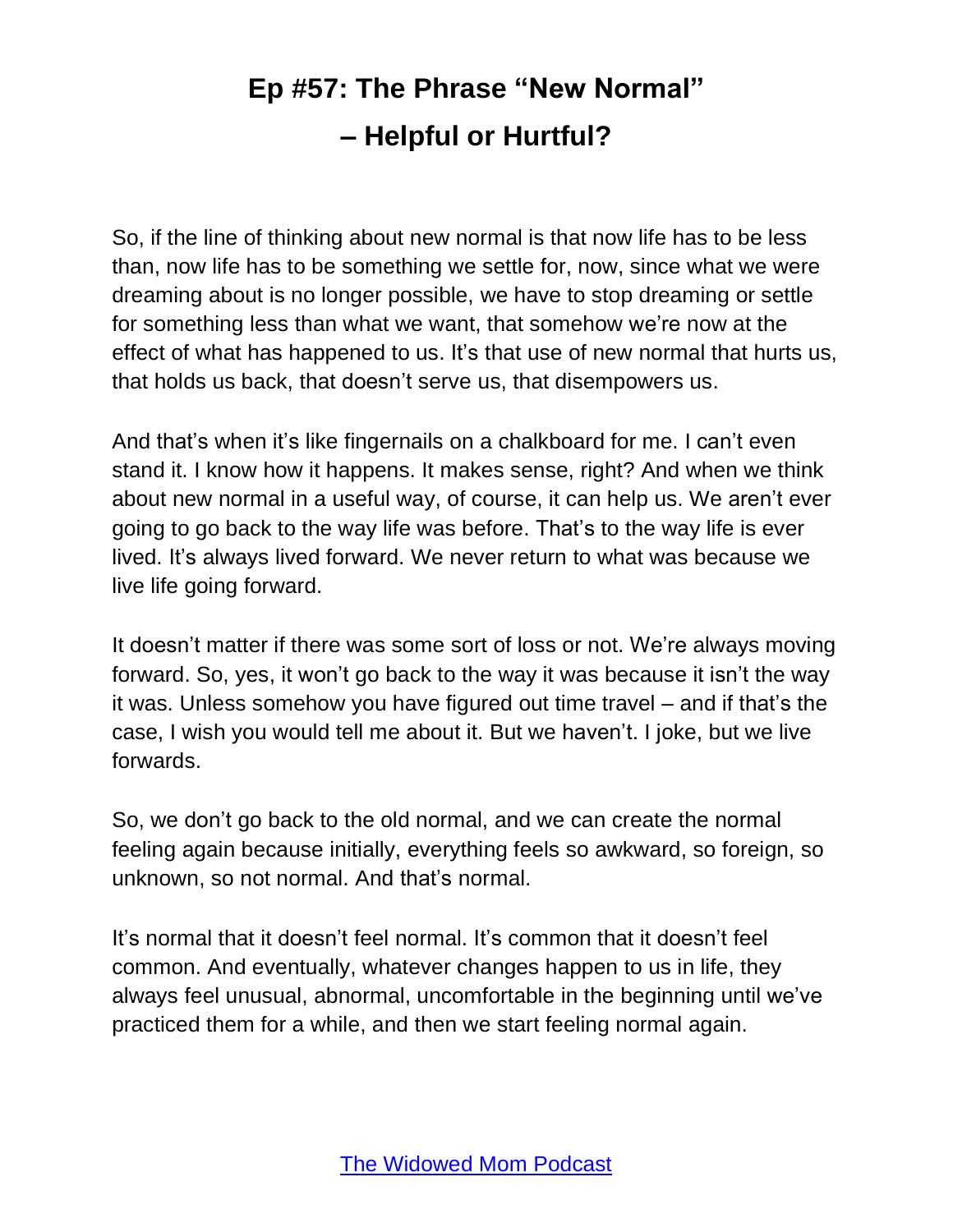So, think about when you graduated high school and you left for college or you left for whatever you did after high school. It didn't feel normal. Of course, it didn't feel normal. And you didn't ever go back to the way that it was before.

You pushed forward and you created the next thing and then, eventually, that thing became normal for you. And this is the same thing that's happening now.

But new normal means different than, it doesn't mean less than. It means different than. Yes, life going forward will not be the same. It will be different. And there will be parts of it that I like and parts of it that I don't like. And that's part of being a human. and I'm still in charge of living the life that I want to live.

There will always be elements of it that I cannot control, but I will always get to choose who I want to be, even when there is a major plot twist. And that's what's happened; a plot twist of epic proportion. But that doesn't mean we have to stop living. That doesn't mean we have to stop dreaming. That doesn't mean that we have to stop creating.

We are still creating. Are we creating what we want? Are we allowing ourselves to believe and to dream and to become? Or are we just resigning ourselves to a loss and now limiting what is possible for us?

My kids and I used to have – well, still kind of do – but growing up, they had a favorite restaurant, this little Mexican restaurant not too far away. And we would go there pretty much every week. I always joked with them because, even now, they still go to the Mexican restaurant and order a grilled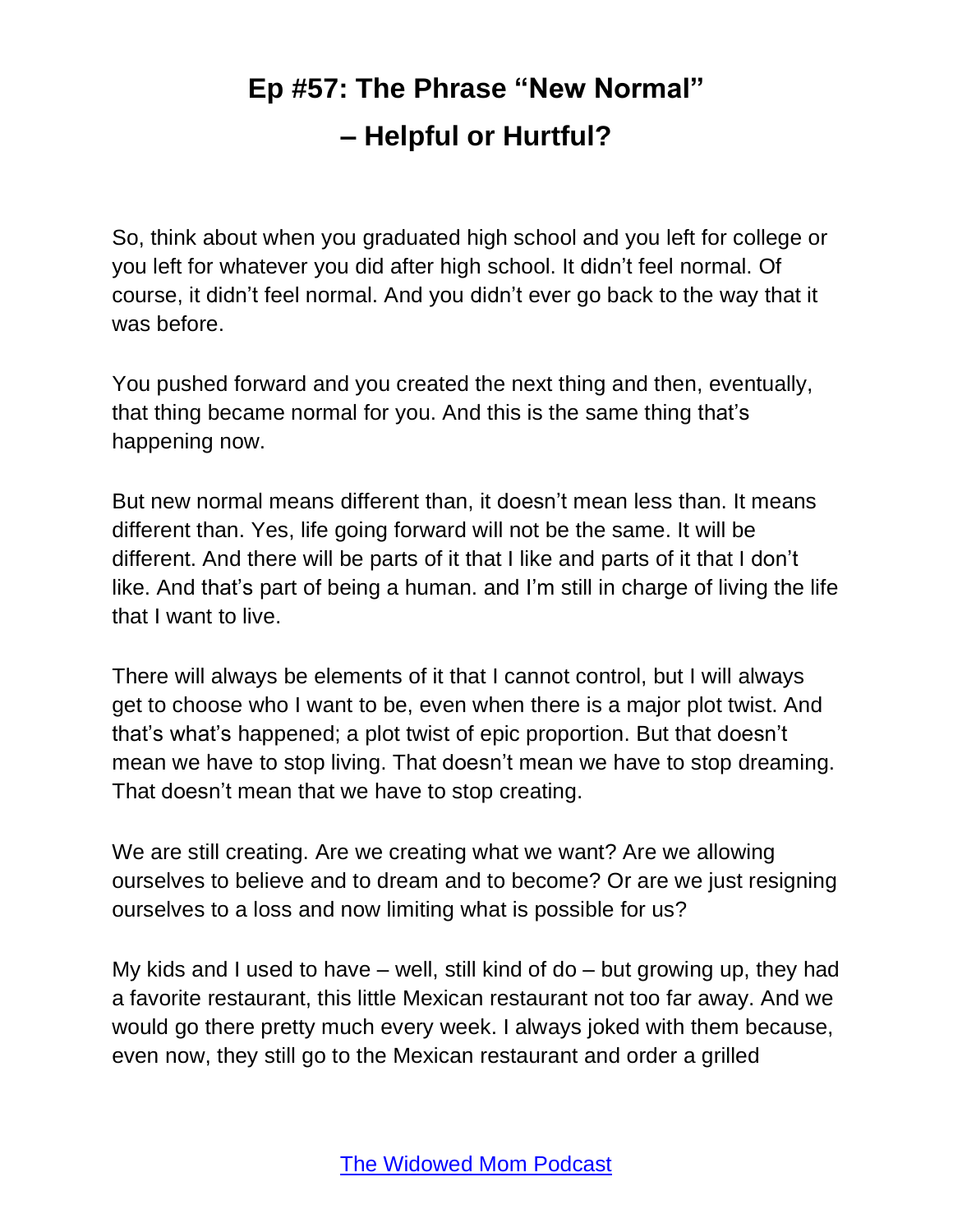cheese. And it's an expensive grilled cheese, to be honest. It always makes me laugh.

But what they really love at that restaurant is the queso, the chips and queso. Chips and cheese is what they call it. And at a point, I don't know, about a year ago maybe, the cheese got really weird at their favorite restaurant. It got weird. It got grainy and the queso, just, it was gross.

So, to say, "I just have to get used to a new normal," and say it in a resigned, hopeless, defeated, resentful, frustrated, limiting kind of way would be like me saying, "Well, this is our favorite restaurant and we do love the queso. And now the cheese is disgusting, but I guess we'll just get used to the new cheese. We'll just get used to this new disgusting cheese."

No. No. Just no. We still get to decide. I know it's kind of a silly example. It certainly pales in comparison to what has happened in your life, but it's the same concept. Like, would you just go to the restaurant and eat the gross cheese and just decide that, "Well that's the cheese they serve now so I guess it's just the cheese I have to eat?" No, you would not. You would not.

So, let me tell you, I've had conversations with the management team at this restaurant multiple times about their cheese supplier. Because we like that restaurant, we want to keep going there. Eventually, they did get it together and now their cheese is better and we're still going there now.

But listen, if they hadn't changed their cheese, I'm going to find a new restaurant. I'm going to keep making choices. I'm going to keep creating what I want in my life and I'm not going to pay for gross cheese. And I'm not just going to roll over and be helpless and stop pursuing what it is that I want because something outside of me changed.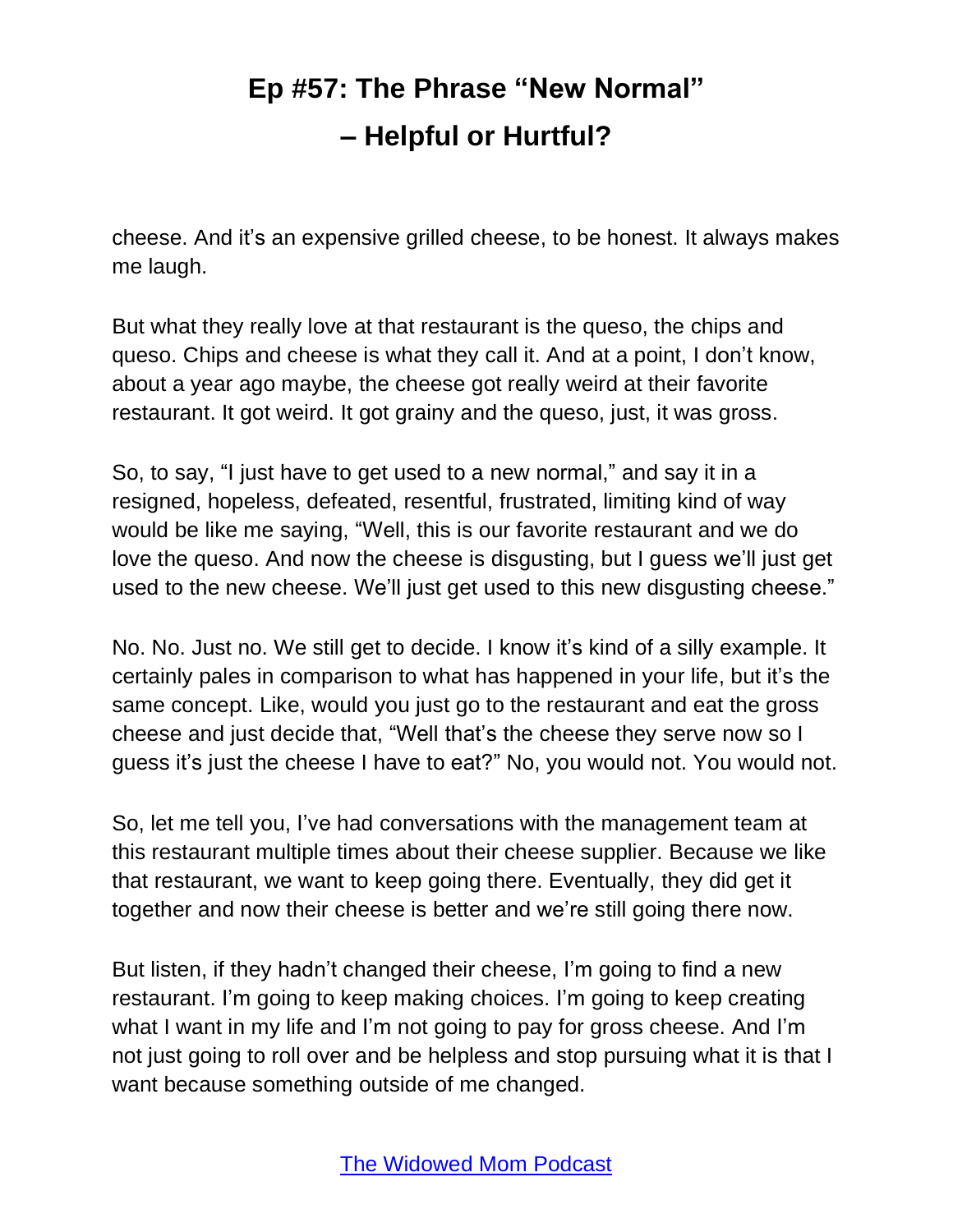And that's essentially what happened here, on a very grand scale. Life didn't go the way we planned, but that doesn't mean we're not still driving. That doesn't mean we're not still leading our life. It doesn't mean we're not still the ones determining what we want and the ones giving ourselves permission to dream and hope and create. Because we are.

So, please, please, please, if you are using that phrase "New Normal," against yourself, I urge you to reconsider. If it is not serving you, we've got to change it. we've got to change it because there is no reason for you to settle for a life that is less than what you want. There is no reason; none.

So, yes, he died. Yes, that is not what we wanted. That is not what you wanted. That is not how you would have planned it. But it happened. And, of course, we want to show ourselves grace and compassion and love. and it takes time. Time isn't the only thing it takes, but we don't just go from the loss to perpetual optimism and hope and cheerfulness and excitedness, right?

It's a process. We allow ourselves to feel all the feelings. We allow ourselves to grieve the loss. And then, at some point, if we notice that we have allowed ourselves to give up on dreaming, we decide that we're going to start again, even if we don't know how, even if we feel like we're in completely foreign territory, even if it is just excruciatingly impossible to imagine what you want your life to be without him, that's still where we start.

You've done nothing wrong because you feel that way. You've done nothing wrong because you think that way. But that is where we start and we decide that we're going to start there and we decide that, yes, we can't go backwards in time and we can't change what has happened, but we are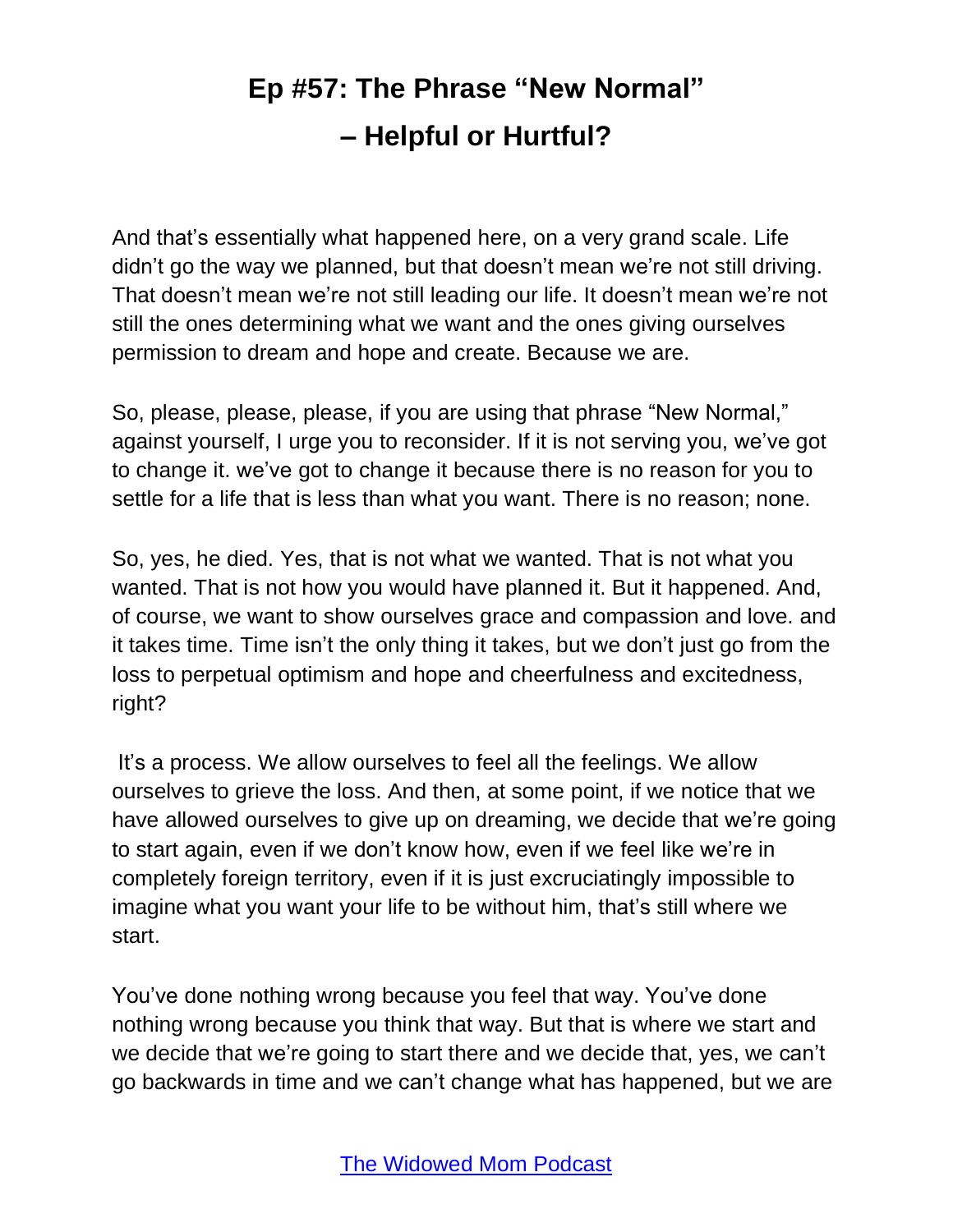going forward and we can decide who we want to be going forward and what we want to create.

And the only limits we put on our future are self-imposed. That's good news. Because, if we can put the limit there, then we can take it away. So, that's what's on my mind. Think about how you're using this term, new normal. Does it limit you? Does it provide you hope? Does it hold you back? Does it help you move forward? Only you know. I can't tell you. You have to check; how do you feel when you think it?

Post traumatic growth is real, friends. It is real. Just because something happens to us, many, many things happen to many people. For us, it is death of a spouse. But having that happen in life only defines our future if we decide to let it. And we're so much more powerful than we give ourselves credit for. And the language that we use is an important part of whether or not we exercise that power or whether we hold ourselves back.

So, I hope that is useful to you. New normal, can be useful, can hold you back. I want it to serve you. Listen, I love you. And you've got this. And I'll see you next week. Take care, bye-bye.

Ready to start building a future you can actually look forward to? Get a free copy of Krista's Love Your Life Again Game Plan and learn her three-step process so you can stop feeling stuck and start creating your next great chapter. No matter what you've been through, your past does not have to define what's possible in your future.

Text the word PLAN to 1-858-widows-1, or visit [coachingwithkrista.com/plan](http://www.coachingwithkrista.com/plan) and get Krista's Love Your Life Again Game Plan delivered straight to your inbox. A future you love is still possible and